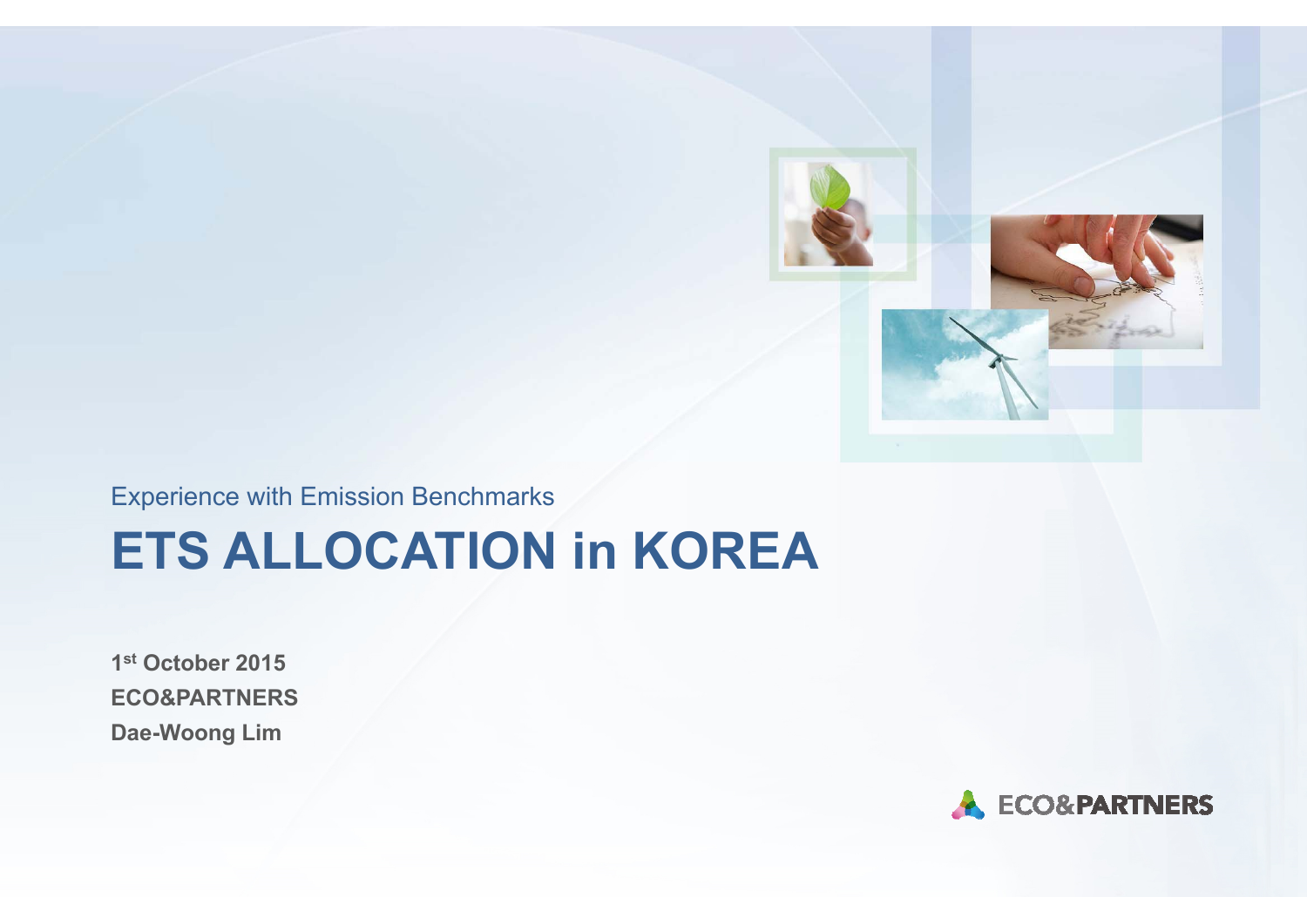

## **Contents**

- **1. National GHG Reduction Target**
- **2. K-ETS: Implementation Phase, Emission Caps by Sectors**
- **3. K-ETS Allocation: Allocation Method by Phase,**

**Benchmarking during Phase I, Further Allocation Plan**

**4. Major Obstacles to Apply Benchmarking Allocation**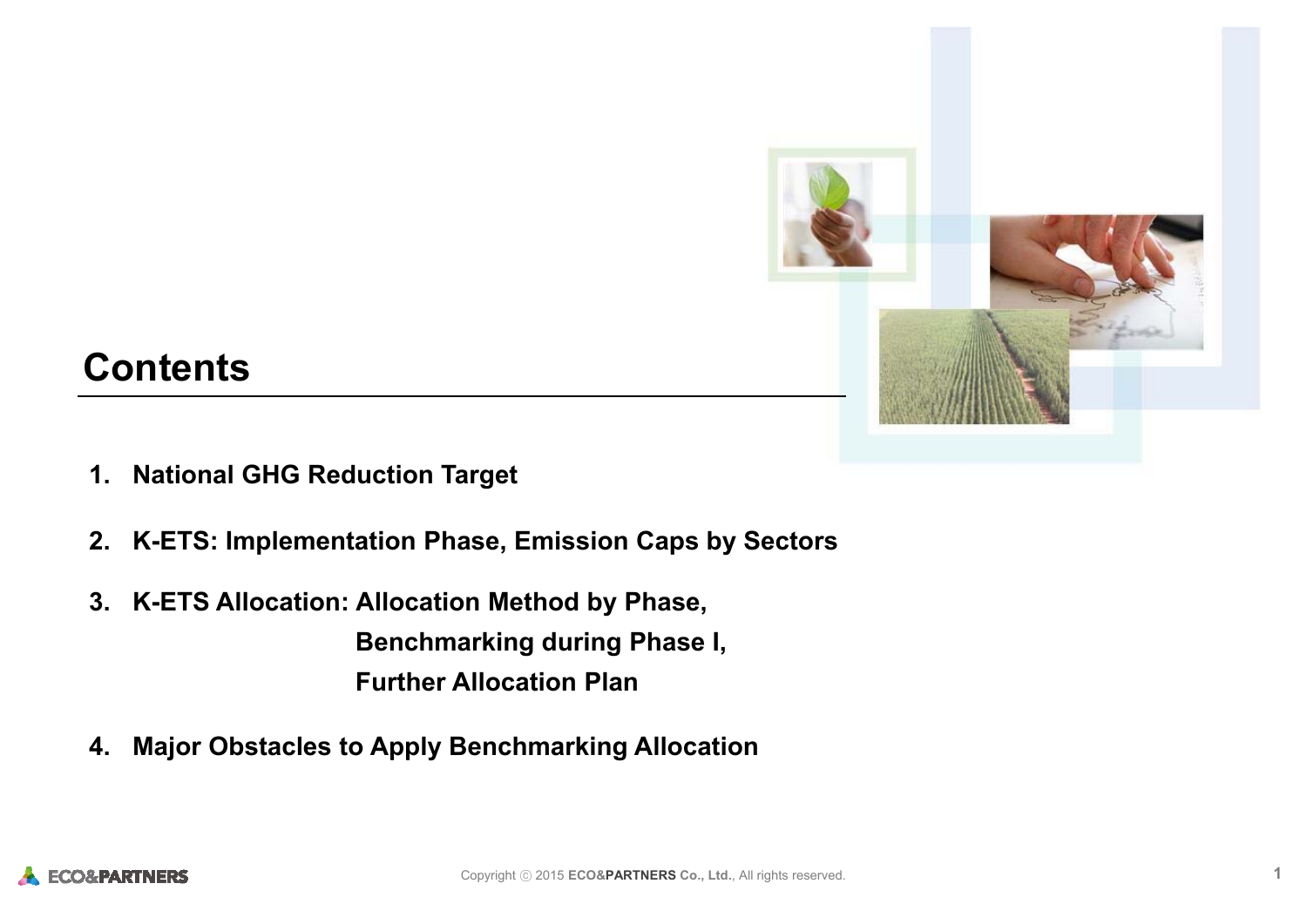### **1. National GHG Reduction Target**

- The Korean government has announced it will reduce greenhouse gas emission by 30 percent(543MtCO<sub>2e</sub>) from the business-as-usual(BAU, 776 MtCO<sub>2e</sub>) for 2020
	- The strategy is underpinned by the Framework Act on Low Carbon, Green Growth, passed by Korea's National Assembly in 2010
- **The government submitted its INDC to the UNFCCC, putting forward a post 2020 climate target to reduce is**  greenhouse gas emission by 37%(536 MtCO<sub>2e</sub>) below BAU emissions of 851 MtCO<sub>2e</sub> by 2030





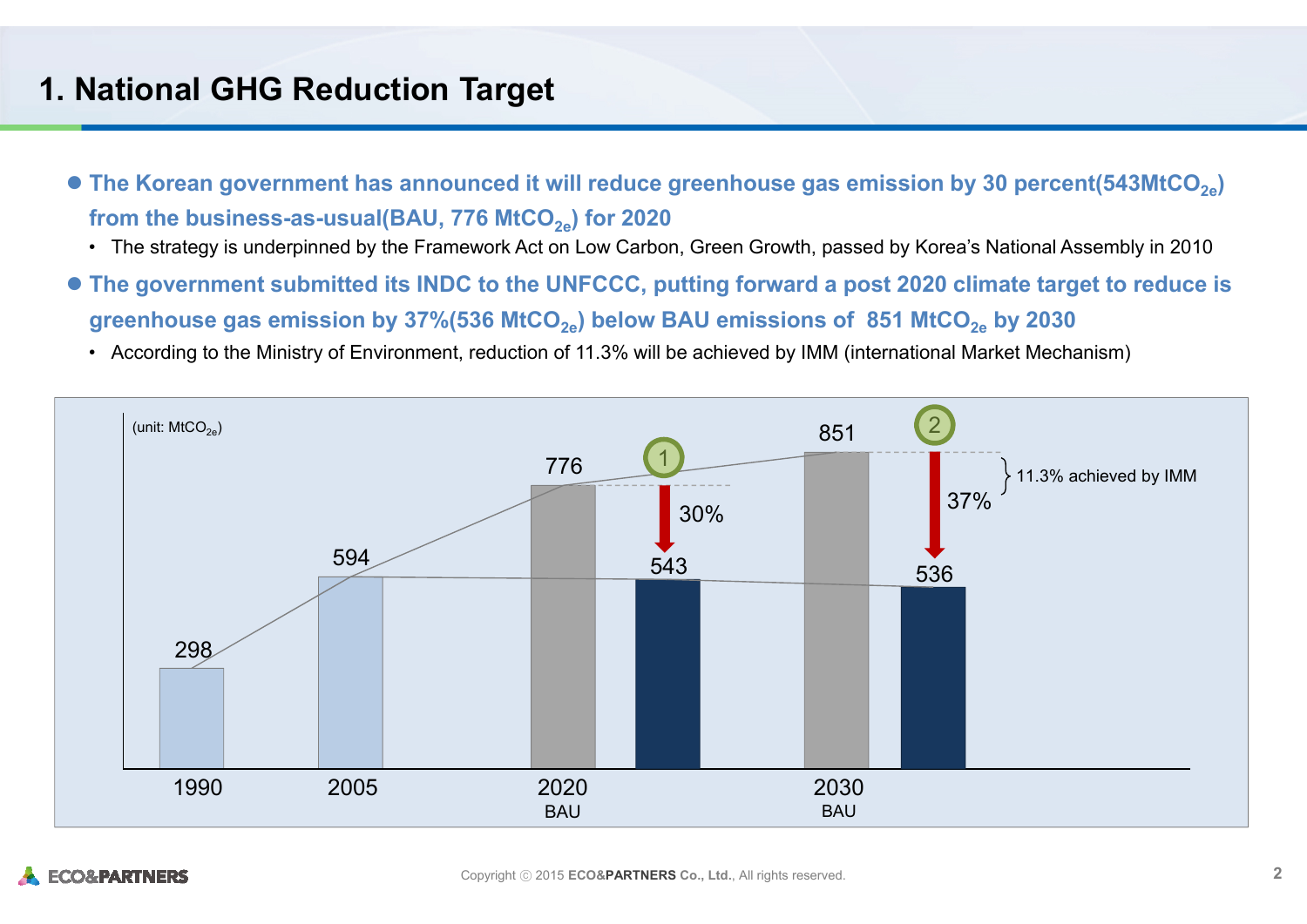### **2. K-ETS: Implementation Phase**

- **In January 2015 an emission trading scheme(ETS) was launched in accordance with ACT ON THE ALLOCATION AND TRADING OF GREENHOUSE-GAS EMISSION PERMITS (2012) which is based on Framework Act on Low Carbon, Green Growth**
- In its first phase (2015-2017), the Korea ETS will rely on free allocated credits only, with auctions being **introduced in increasing increments in the second (2018-2020) and third phases (2021-2026)**



\* The ETS emission cap is larger than national target in accordance with double counting of indirect emission such as power sector.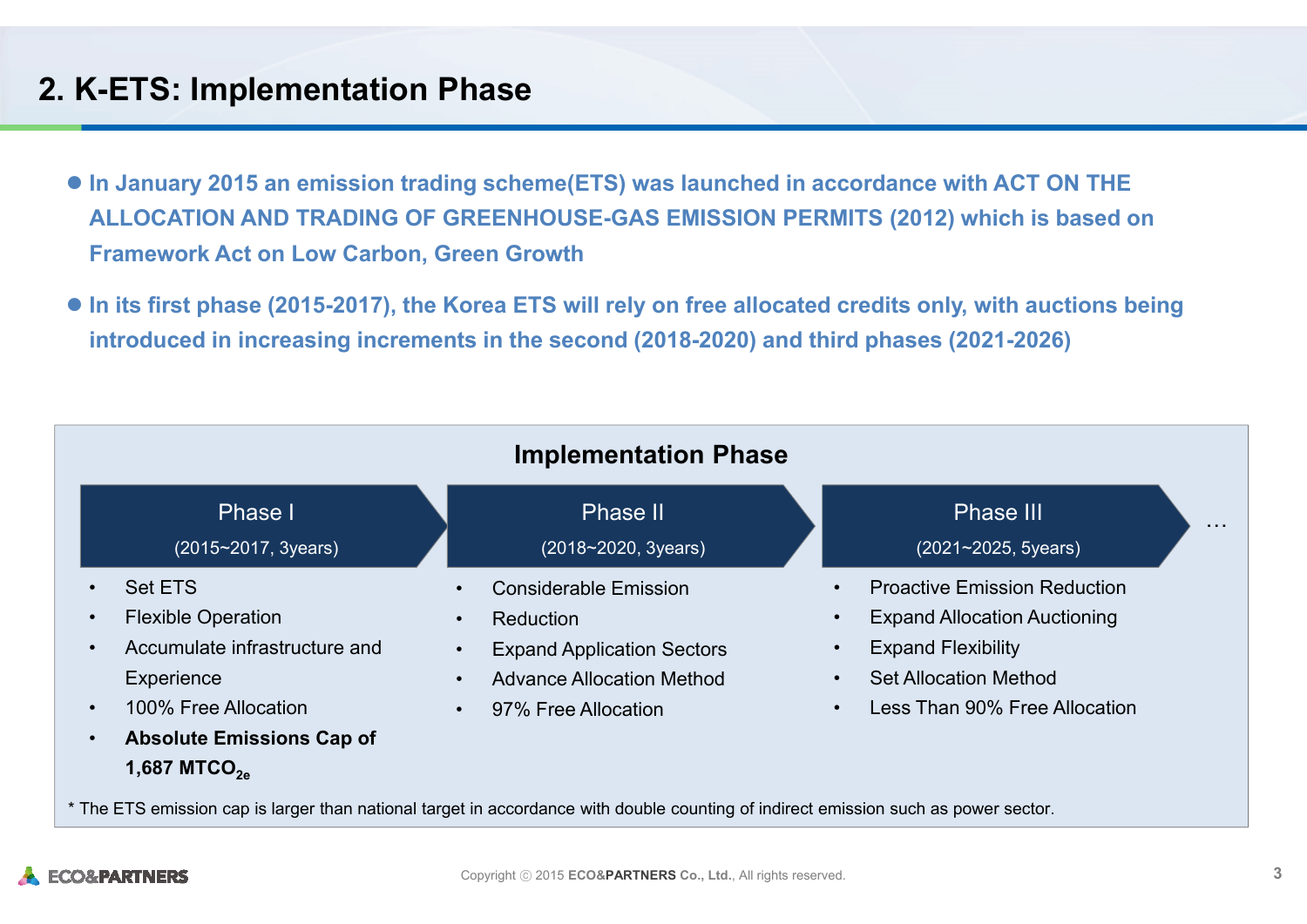#### **2. K-ETS: Emission Caps by Sectors**

- $\bullet$  In Phase I of ETS absolute emissions cap is 1,687 MtCO<sub>2e</sub> ,and will decrease from 573 MtCO<sub>2e</sub> in 2015, to 562 MtCO<sub>2e</sub> in 2016 and 550 MtCO<sub>2e</sub> in 2017 based on 2% reduction rate of each year. Coverage for the ETS will **extend to 522 companies from 23 different sectors (5 categories)**
	- Threshold: Business entity over 125,000 tCO2, business entity with a place of business(site) over 25,000 tCO2
- **Further, About 44% of total emission cap is accounted to power generation & energy sector, followed by steel, chemicals, and cement sectors**



\* An emergency reserve of 88 MtCO2e may be made available if there is a need for market stabilization.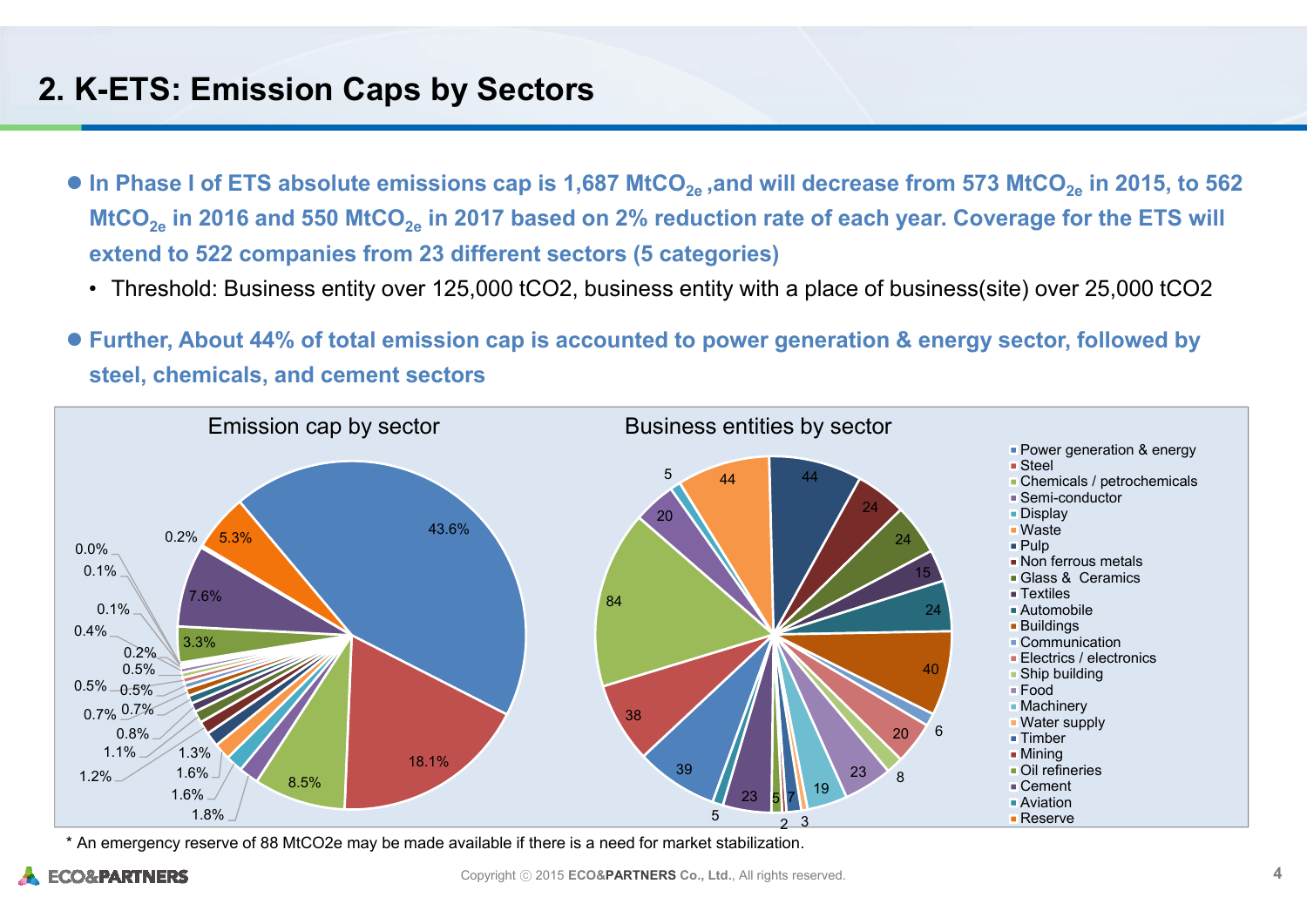### **3. K-ETS Allocation: Allocation Method by Phase**

- **The participating companies will be given 100% of their emissions allowance for free during the scheme's first phase, and 97% during the second phase. From 2021, at least of 10% of allowances will be auctioned**
- **Energy-intensive and trade-exposed (EITE) sectors will receive 100% free allocation regardless phases. The EITE sectors are defined along the following criteria:**
	- > 30% of carbon intensity ; or
	- > 30% of trade-exposed intensity ; or
	- > 5% of carbon intensity and > 10% of trade exposed intensity

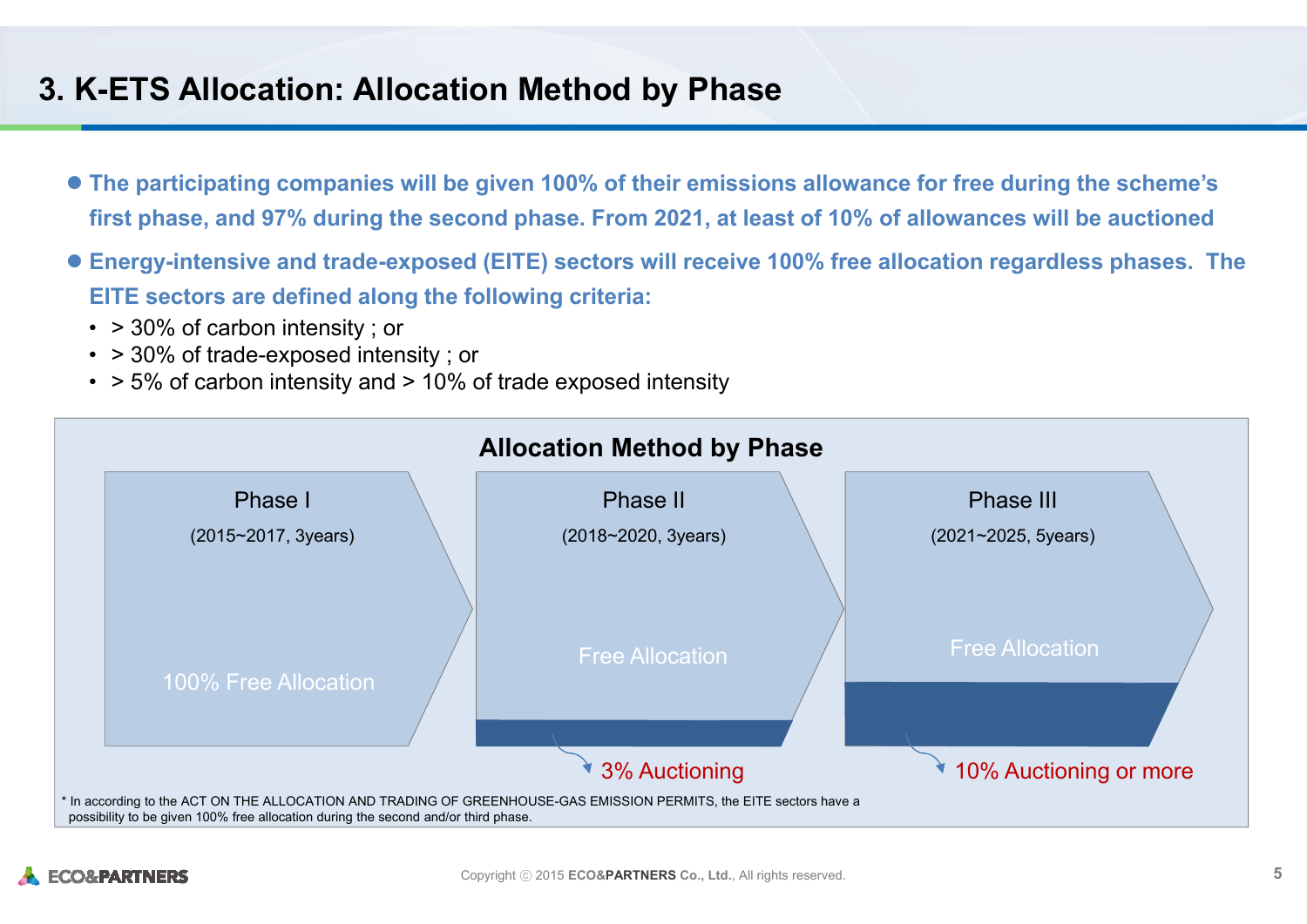### **3. K-ETS Allocation: Benchmarking during Phase I (1/3)**

- Most sectors will receive their free allowances based on "grandfathering" method, and some business will **be allocated free allowances following "benchmarking" method during phase I. The types of business under benchmarking are below:** 
	- Aviation facility services for domestic private aircraft in aviation sector ; or
	- Combustion facility for gray cement clinker in Cement sector ; or
	- Oil-refined facility include relevant utilities in same installations in Oil-refinery sector

#### **Eligibility for benchmarking**

- **Considered availability and definitude of boundary, three business are allocated free allowances following benchmarking method.** 
	- (Availability) The business entities with reliable data of fuel consumption, product output, and other which is directly related to the calculation for benchmark.
	- (Definitude) The business entities with handful products in same business area and clear boundary.

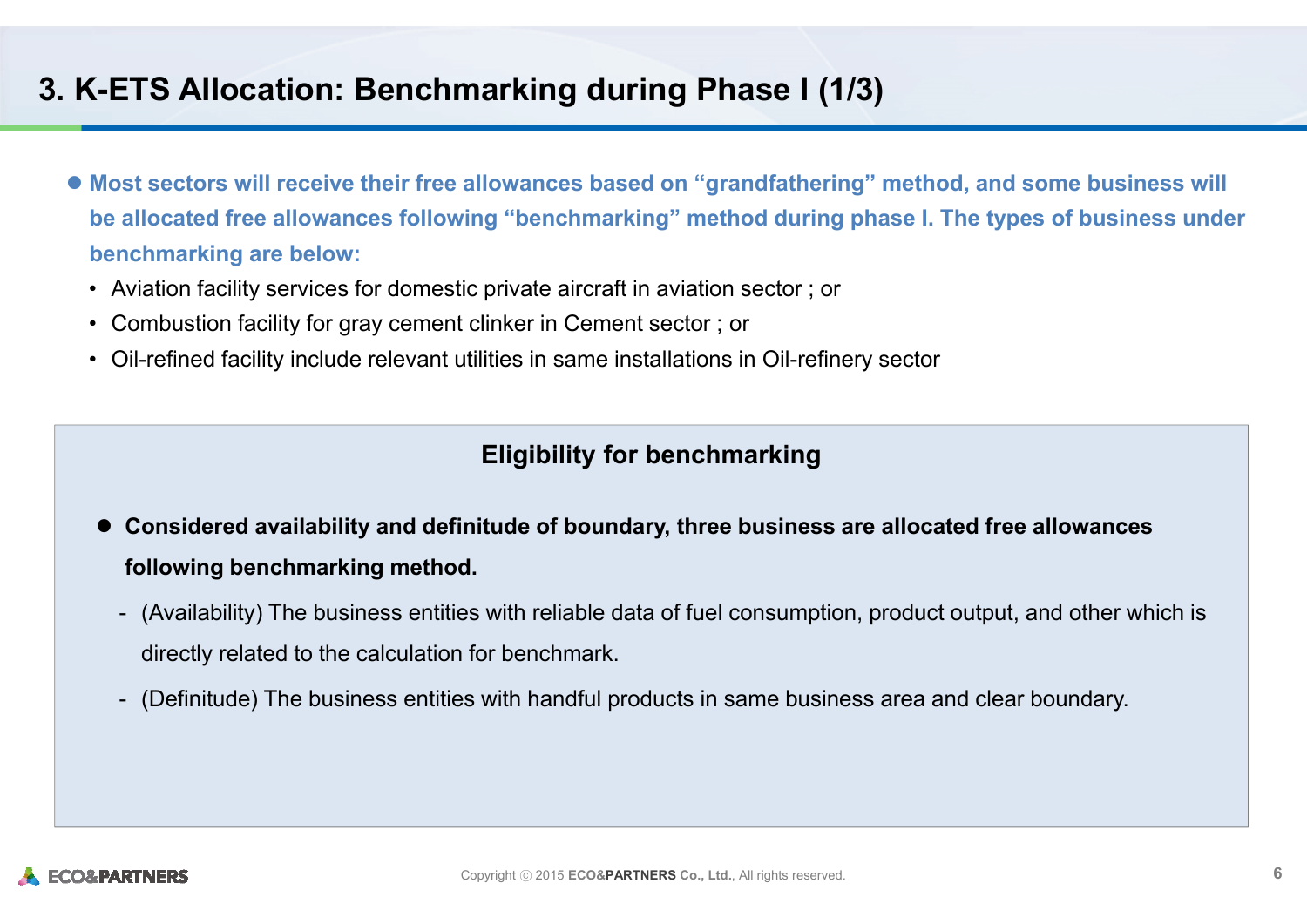### **3. K-ETS Allocation: Benchmarking during Phase I (2/3)**

 **The starting point for the benchmark during phase I is determined by Weighted Average Efficiency of business entities eligible. The calculation is considered the balance and fairness of all participants include GF applied entities in same sector. (The correction factor will applied to all entities in same sector regardless allocation methods)**

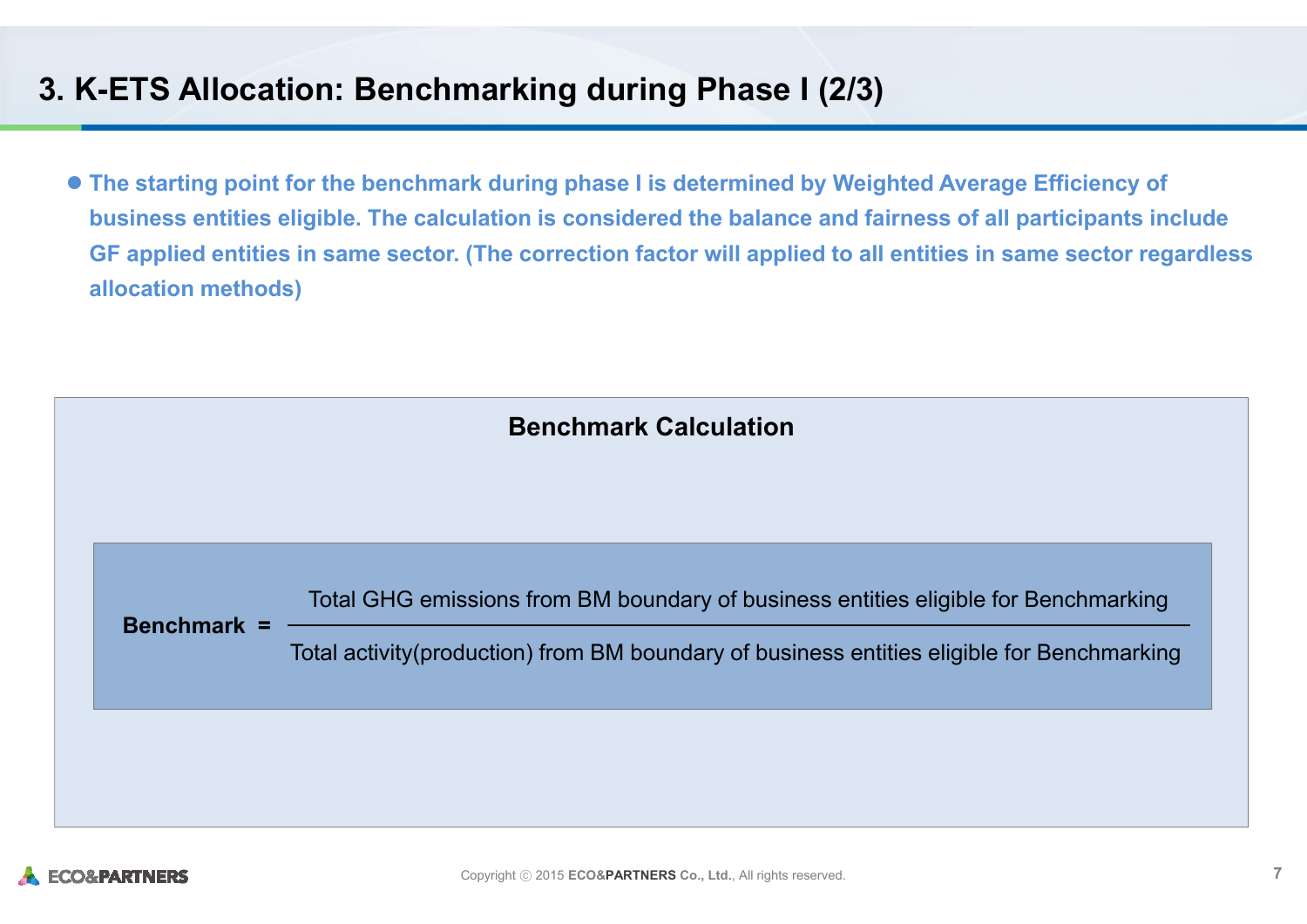#### **The allocation of three types of business are following benchmarking method during first phase.**

| <b>Sector</b>              | <b>Item</b>        | <b>Note</b>                                                                                                                                                                                   |
|----------------------------|--------------------|-----------------------------------------------------------------------------------------------------------------------------------------------------------------------------------------------|
| Aviation<br><b>Service</b> | <b>Eligibility</b> | Aviation facility services for domestic private aircraft (excluded<br>international airline)<br>$\mathbb{X}$ Other installations (building, mobile combustion, etc) are applied GF<br>method. |
|                            | <b>Benchmark</b>   | 0.001667110 ton $CO2$ -eq/ton-km                                                                                                                                                              |
|                            | Data               | Average emission of aviation facility services for domestic private aircraft<br>during $2011 \sim 2013$ (per ton-km)                                                                          |
| Cement                     | <b>Eligibility</b> | Combustion of grey cement clinker (Kiln)<br>X Process emissions from grey cement clinker, and other installation<br>(white cement clinker, building, electricity, etc) are applied GF method. |
|                            | <b>Benchmark</b>   | $0.30121$ tonCO <sub>2</sub> -eq/ton                                                                                                                                                          |
|                            | Data               | Annual average of grey cement production in base year of emission<br>statement (ton)                                                                                                          |
| Oil<br>Refinery            | <b>Eligibility</b> | Oil-refined facility include relevant utilities in same installations                                                                                                                         |
|                            | <b>Benchmark</b>   | 0.003925 ton $CO2$ -eq/CWB                                                                                                                                                                    |
|                            | Data               | The sum of annual average of an amount used in base year multiply by<br>CWB <sup>*</sup> factor                                                                                               |

\* Complexity Weighted Barrel: metric of GHG efficiency for petroleum refineries developed by Solomon Associates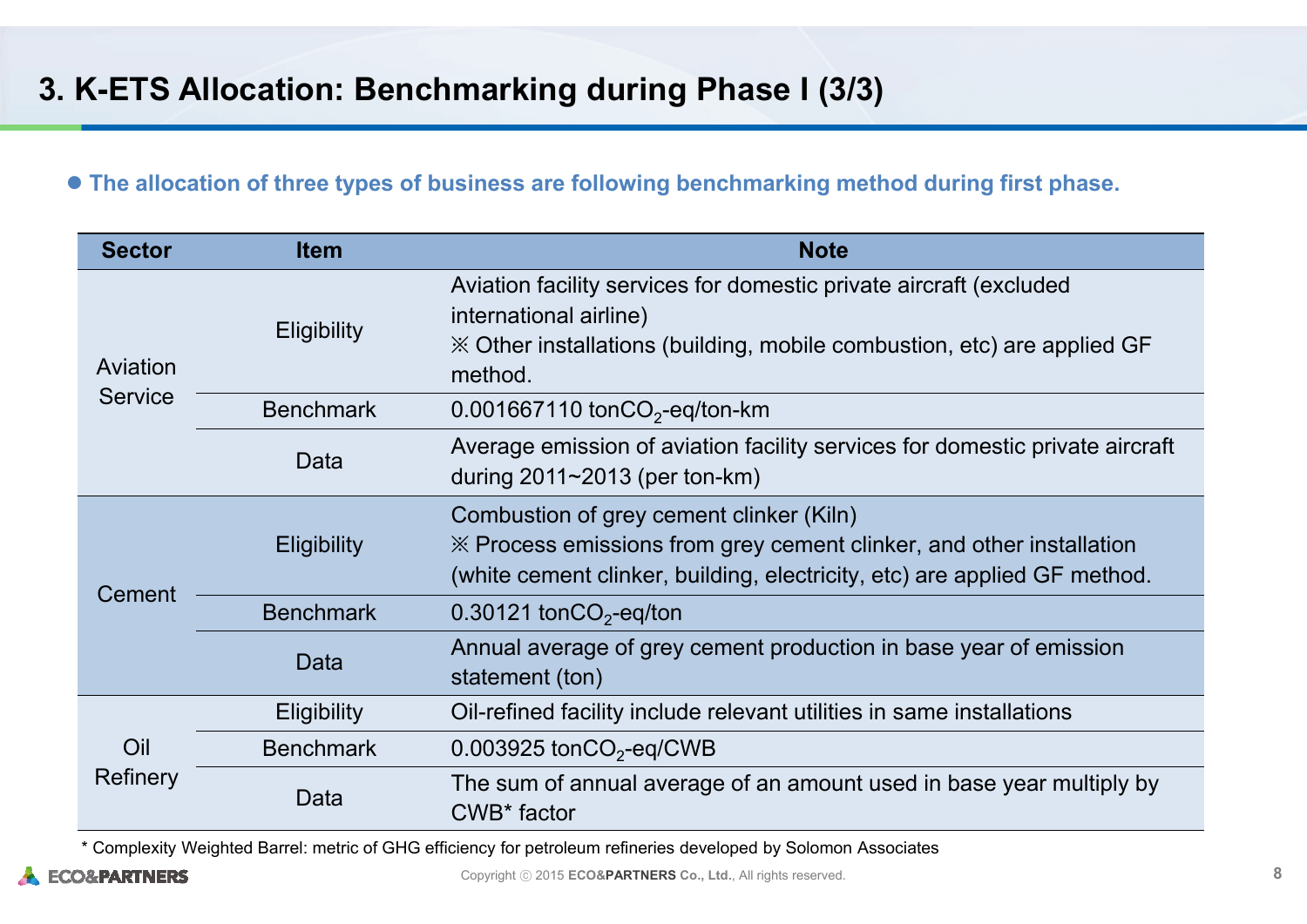### **3. K-ETS Allocation: Further Allocation Plan**

- **In accordance with the issues on rewarding early action within a grandfathering approach, the government plans to expand benchmarking approach from second phase**
	- The allocation plan should be released before June 2017 according to the law. The list of business entities eligible and benchmark will be determined before the publication of allocation plan
- **The ministry of environment is working on benchmarking allocation but the information yet to be opened to the public. The allocation will be based on product benchmarking, but heat or fuel benchmarking is also considered as a fall-back approach**

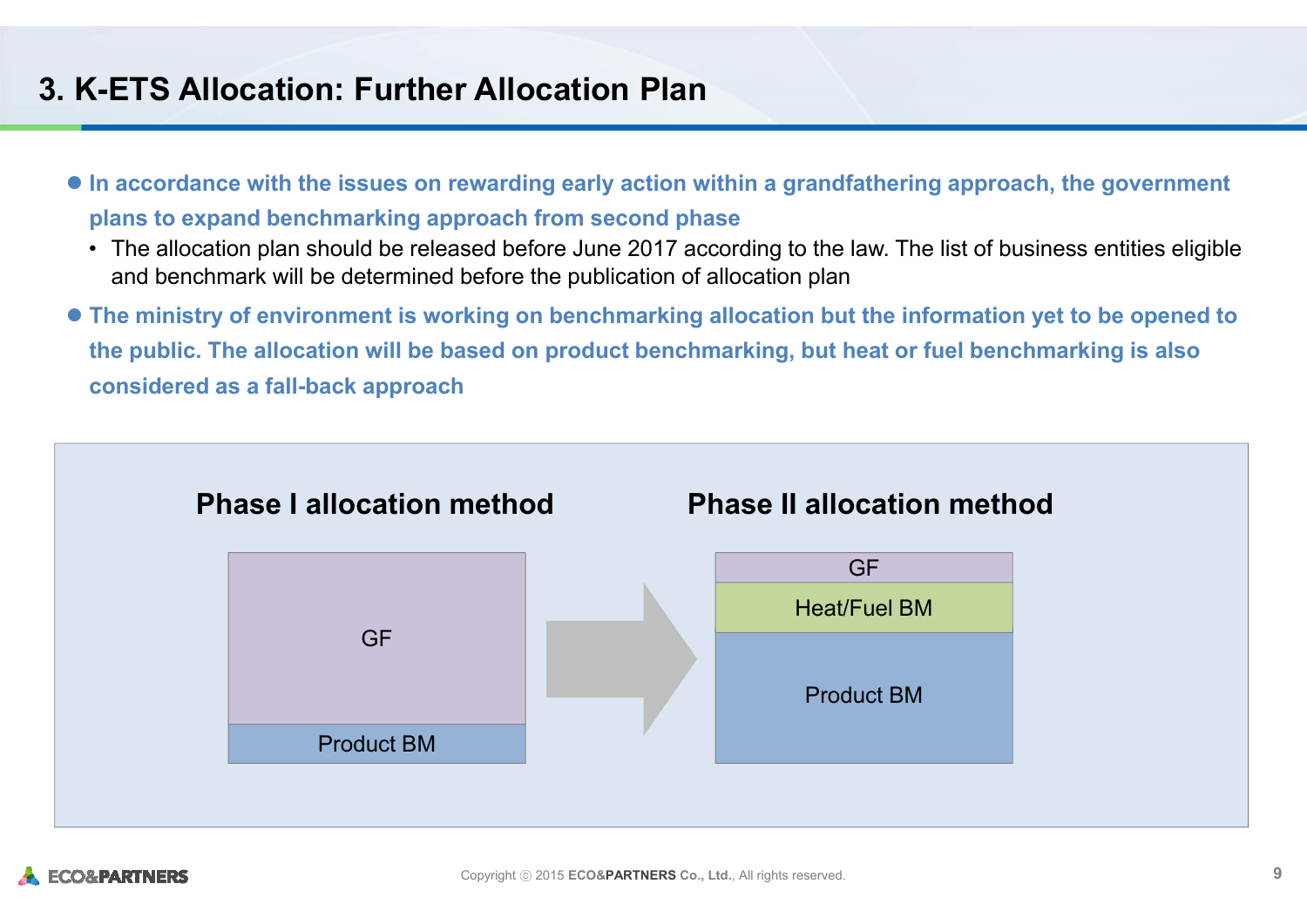### **4. Major Obstacles to Apply Benchmarking Allocation**

#### **Electricity usage cannot be measured by sub-installations**

- Most of Korea entities are measuring electricity by site. Thus, many entities are having trouble with measuring electricity usage separately by sub-installations.
- It is inevitable to combine of grandfathering and benchmarking method.

#### **The exterior of installation cannot be applied Benchmark**

• Unlike EU ETS is based on installations, Korea ETS is based on the site of business. Thus, the emissions from exterior of installation are exist, and it cannot be applied Benchmarking method.